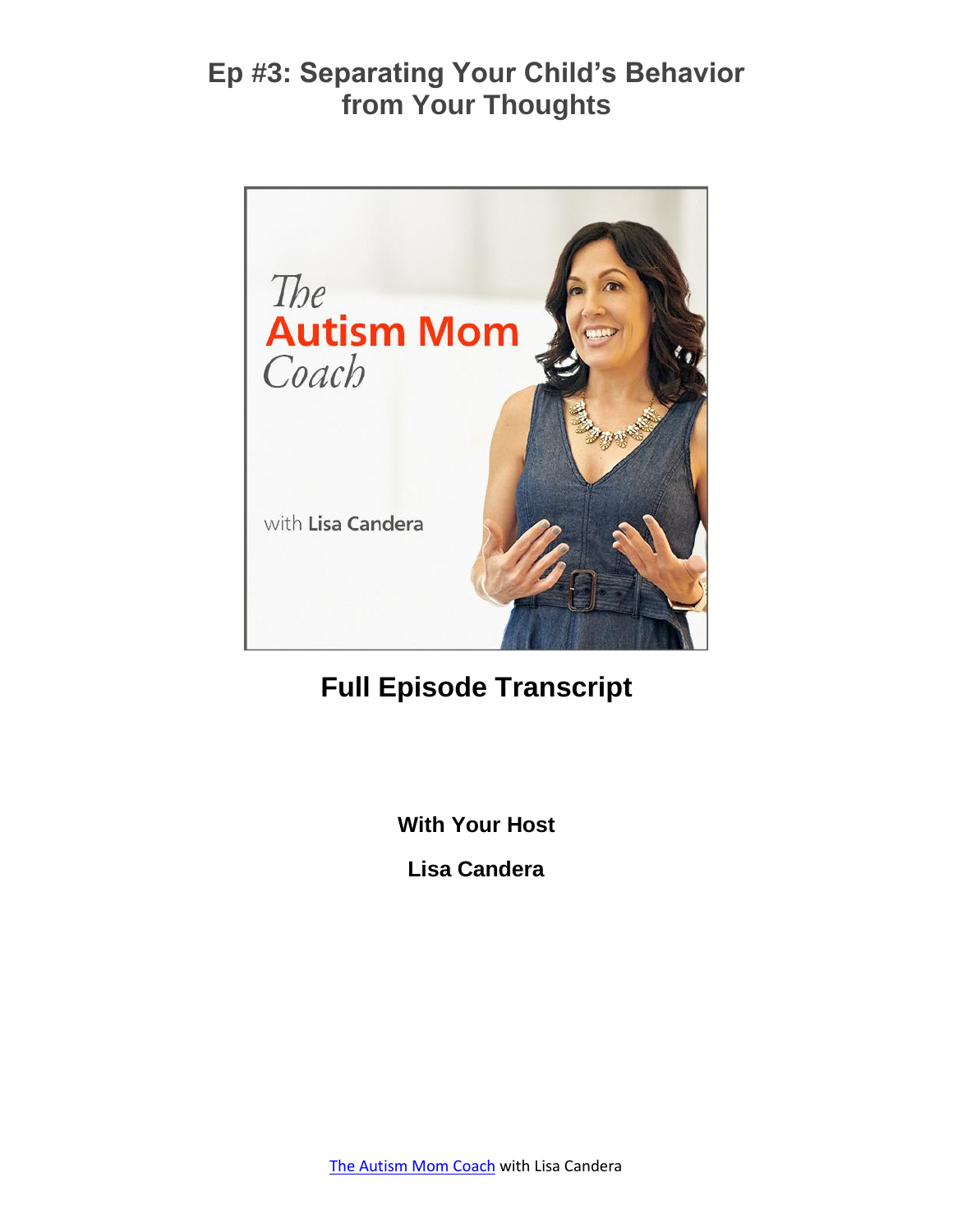Try as we might we can't control our children's behaviors. We can however choose how we want to think about them and that's a big deal. To learn more, keep listening.

Welcome to The Autism Mom Coach, a podcast for moms who feel overwhelmed, afraid, and sometimes powerless as they raise their child with autism. My name is Lisa Candera. I'm a certified life coach, lawyer, and most importantly I'm a full-time single mom to a teenage boy with autism. In this podcast I'll show you how to transform your relationship with autism and special needs parenting. You'll learn how to shift away from being a victim of your circumstances to being the hero of the story you get to write. Let's get started.

Welcome to episode three of The Autism Mom Coach. I hope you are doing well and enjoying the spring weather. I'm recording this episode on an unseasonably warm day in March. And it's just the perfect day for being outside, taking a walk and enjoying nature. I have been urging my son to get outside all day, pleading with him, really, to go ride your bike, go play basketball. And he's just not interested. He is sitting on the couch watching YouTube videos and playing on his phone. And I'm having a lot of thoughts about it.

Which pairs perfectly with today's topic, the difference between our children's behaviors and our thoughts about them. When I say behaviors I mean it in the broadest sense, anything a person does or doesn't do. So first, all behaviors are circumstances. Circumstances are just the black and white objective facts of a situation, no adjectives. Circumstances include things like your name, your marital status, where you live, a diagnosis, something another person says or something another person does.

For example, my son is 14 years old. That's a circumstance. My son is diagnosed with autism, that's a circumstance. Second, circumstances are neutral, which means they're neither good, bad, rude, or hilarious until we have a thought about them. So, my son watching TV right now, that's neutral until I have a thought that he should be outside or he is being lazy.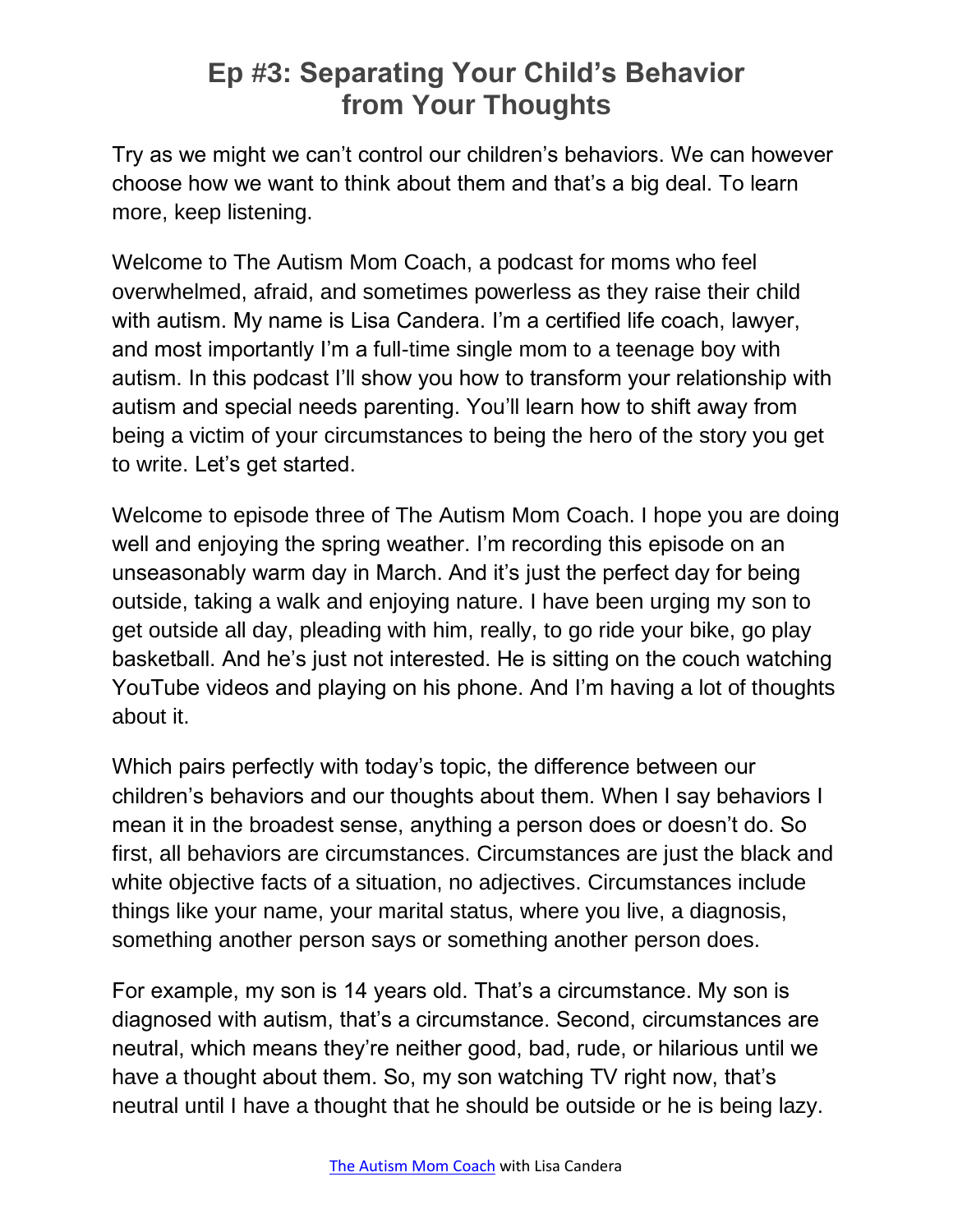A sink being filled with dishes, that's neutral until you have a thought like my family does not clean up after themselves or people expect me to do everything around here.

And then behaviors like my child repeats himself over and over, that's neutral until I have the thought, oh no, another OCD loop, this is going to be bad. And then it's not so neutral. Finally, we can't control circumstances. We can however, control our thoughts. Circumstances happen and then we have a thought about them.

So, what are thoughts? Thoughts are the language we use to interpret and make sense of the circumstances in our lives, the sentences that run through our minds. We have about 60,000 thoughts a day, most of them are subconscious and most of them are thoughts that we've had day after day on a loop. I think of thoughts as the lens through which we interpret the world. And so, this means that thoughts will vary significantly from person to person based on culture, gender, sex, religion, upbringing, social conditioning, and life experiences.

So, this is why people can have and most certainly do wildly different thoughts about the same set of circumstances. Second, thoughts are real, but they're not necessarily true. They're real in the sense that you're having it and they're impacting the way that you show up. That's all real. But it doesn't make the thought true. For example, I'm having the thought that my son should be outside. It's real in the sense that I'm having it. I'm urging him to go outside. I'm making tons of suggestions. And I even went so far as to shut off the TV. All real. It doesn't make my thought true.

Another example, in episode two I talked about my client's child who threw a remote during a meltdown. So, throwing a remote, that's a circumstance. Her thought, he is violent. That was real, but not necessarily true. Real in the sense that it caused her to feel angry. And in her anger she yelled at him and she said things she regretted. That was all real. But it didn't make her thought, he is violent, true. There are other ways of looking at that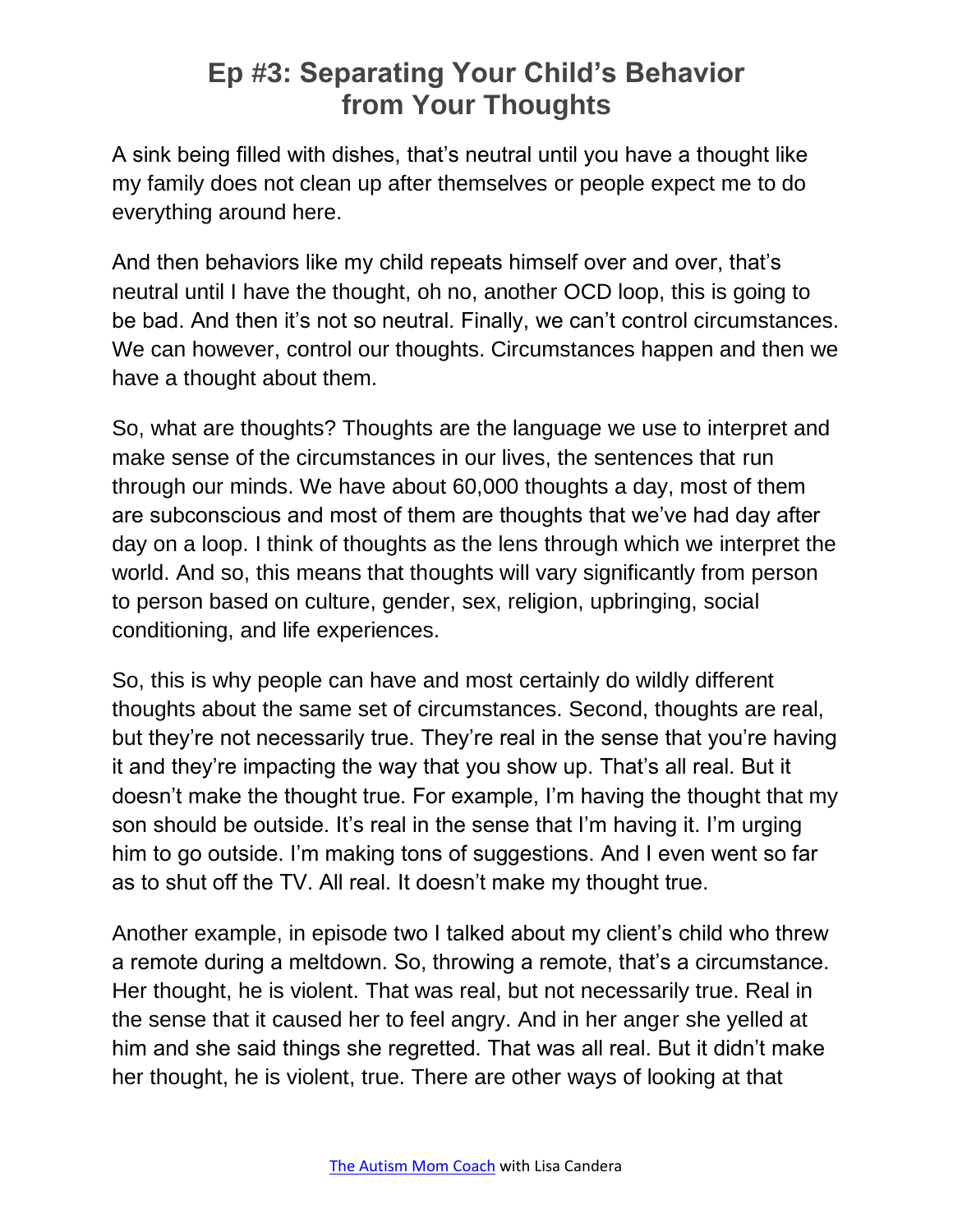same behavior. For instance, he is dysregulated. He didn't mean it. He was just frustrated.

The point here is that there's always more than one way to look at the same circumstances. And just because you think it, doesn't mean it's true. And let that one sink in for a minute. We are so tied to our own thoughts and interpretations of the world that we rarely stop to consider this. And this is understandable because our brains like to be right, it gives us a sense of safety. And it also keeps us stuck and sometimes miserable.

But here's the good news and the final point about thoughts. They're all optional. We can choose how we want to think about anything. And just because we've had a thought over, and over, and over, doesn't mean we need to keep it forever. Surely we've all had thoughts about things that have changed over time. Maybe you once believed in storks or Santa, or that COVID would be a two-week thing. And chances are your thoughts about all or some of those things have changed over time. We all have this ability but we rarely exercise it.

We go with the default programming, what we've been thinking over and over for years. So, I want to teach you a strategy that you can use to become the watcher of your mind and notice the thoughts you are having. The first step to changing our thoughts is first we need to notice them. So first, observe your experience and describe it as objectively as possible, no adjectives. Almost like you're like the narrator of your own experience, like that voiceover that describes exactly what is happening.

My child is sitting on the couch. The trashcan is filled. My mother-in-law said, "I don't think Johnny is autistic." Then insert the phrase, 'I'm having the thought that' in front of the thoughts that you're thinking. The purpose of inserting this phrase is to begin to put some distance between yourself and the thoughts. For example, I'm having the thought that my child should be outside. I'm having the thought that my partner expects me to do everything. Or I'm having the thought that my mother-in-law is ignorant and rude. You see the difference there?